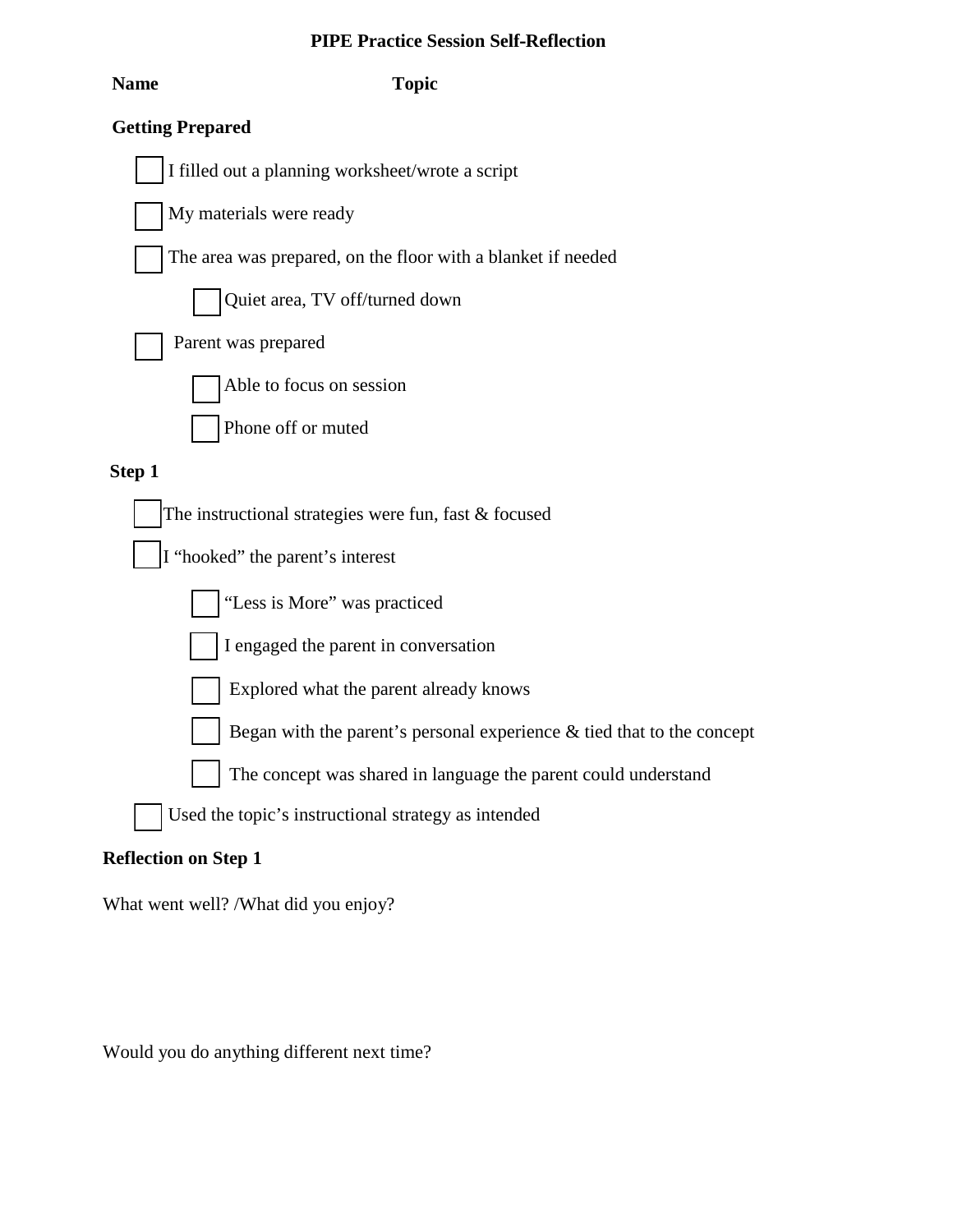Additional Comments about Step One

## **Step 2**

| I transitioned into the activity                                          |
|---------------------------------------------------------------------------|
| I did a doll, stuffed animal demo                                         |
| I modeled "Ready, Set, Go" in my session                                  |
| I tied the activity to the concept                                        |
| I described what I wanted to see the parent do                            |
| I showed the parent how to do the activity                                |
| I explained why the activity was important                                |
| I modeled the steps of ready set go in my demonstration                   |
| I did the demonstration on the floor                                      |
| I demonstrated how to end the parent-child interaction                    |
| I transitioned out of the demonstration into the parent-child interaction |
| <b>Reflection on Step 2</b><br>What went well? /What did you enjoy?       |

Would you do anything different next time?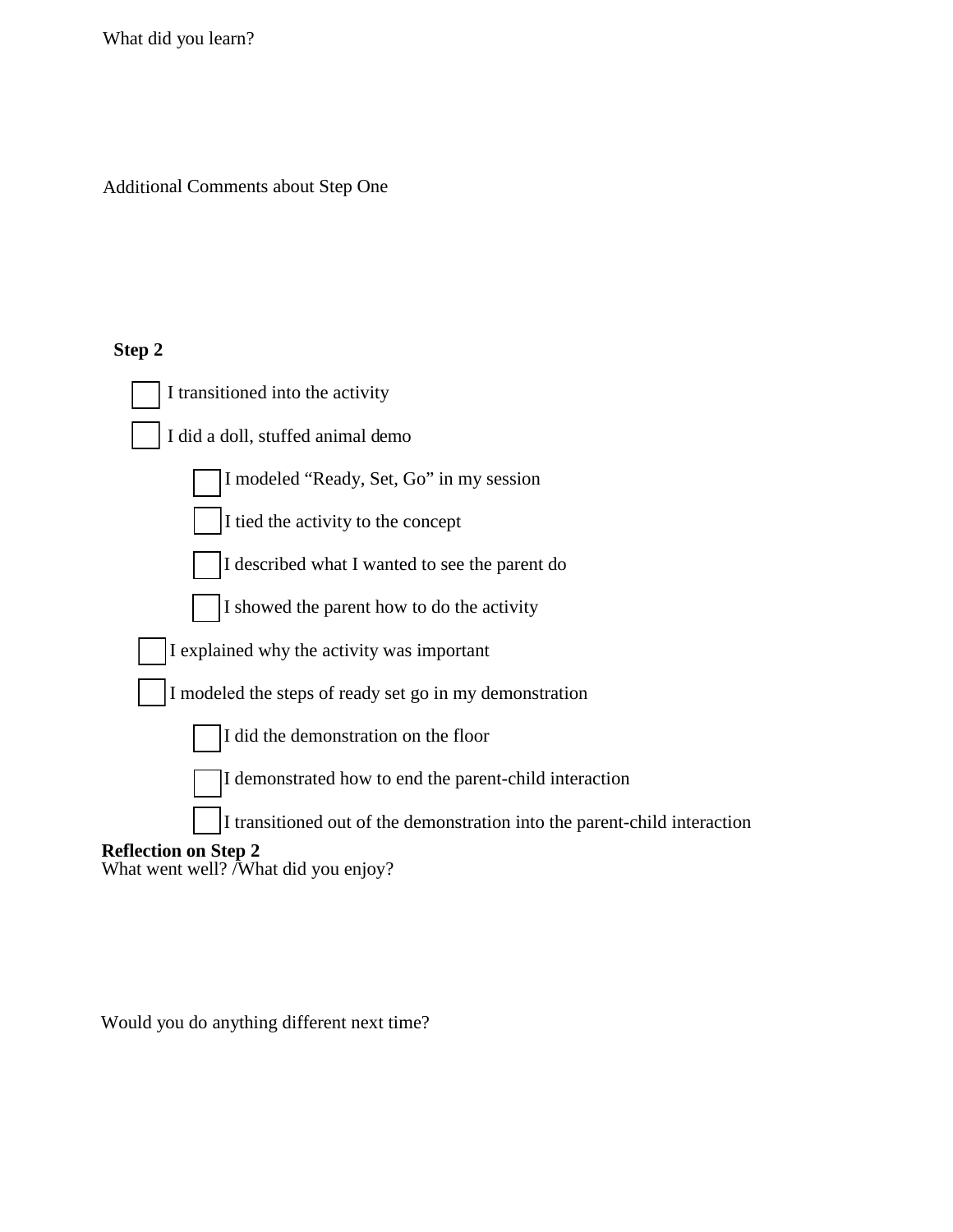| <b>Additional Comments about Step 2</b> |  |  |
|-----------------------------------------|--|--|
|-----------------------------------------|--|--|

# **Step 3**

| I set the stage for a successful parent-child interaction  |
|------------------------------------------------------------|
| The parent-child activity was appropriate                  |
| The activity supported the concept                         |
| The activity was developmentally appropriate               |
| The activity encouraged shared positive emotions           |
| I positioned myself out of the baby's direct line of sight |
| I observed and was non-intrusive                           |
| I was able to:                                             |
| Read the parent's cues                                     |
| Read the child's cues                                      |
| Respond to the parent's temperament                        |
| Know what the baby was saying                              |
| Recognize the parent-child connection                      |
| Recognize when the parent made adjustments                 |
| I was able to stay quiet                                   |
| I intervened only if necessary                             |
| I used simple, quiet scaffolding techniques                |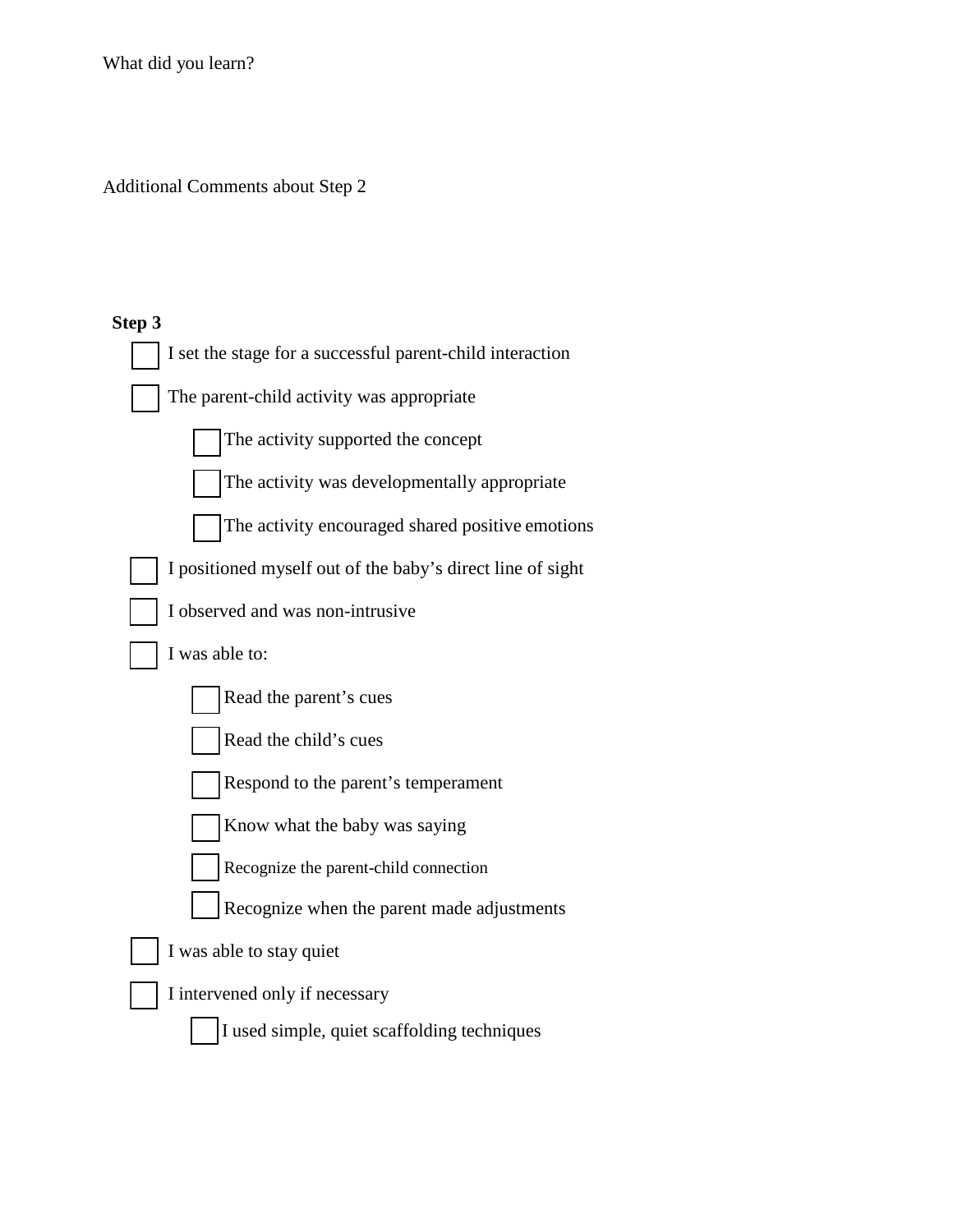## **Reflection on Step 3**

What went well? /What did you enjoy?

Would you do anything different next time?

What did you learn?

Additional Comments about Step 3

### **Step 4**